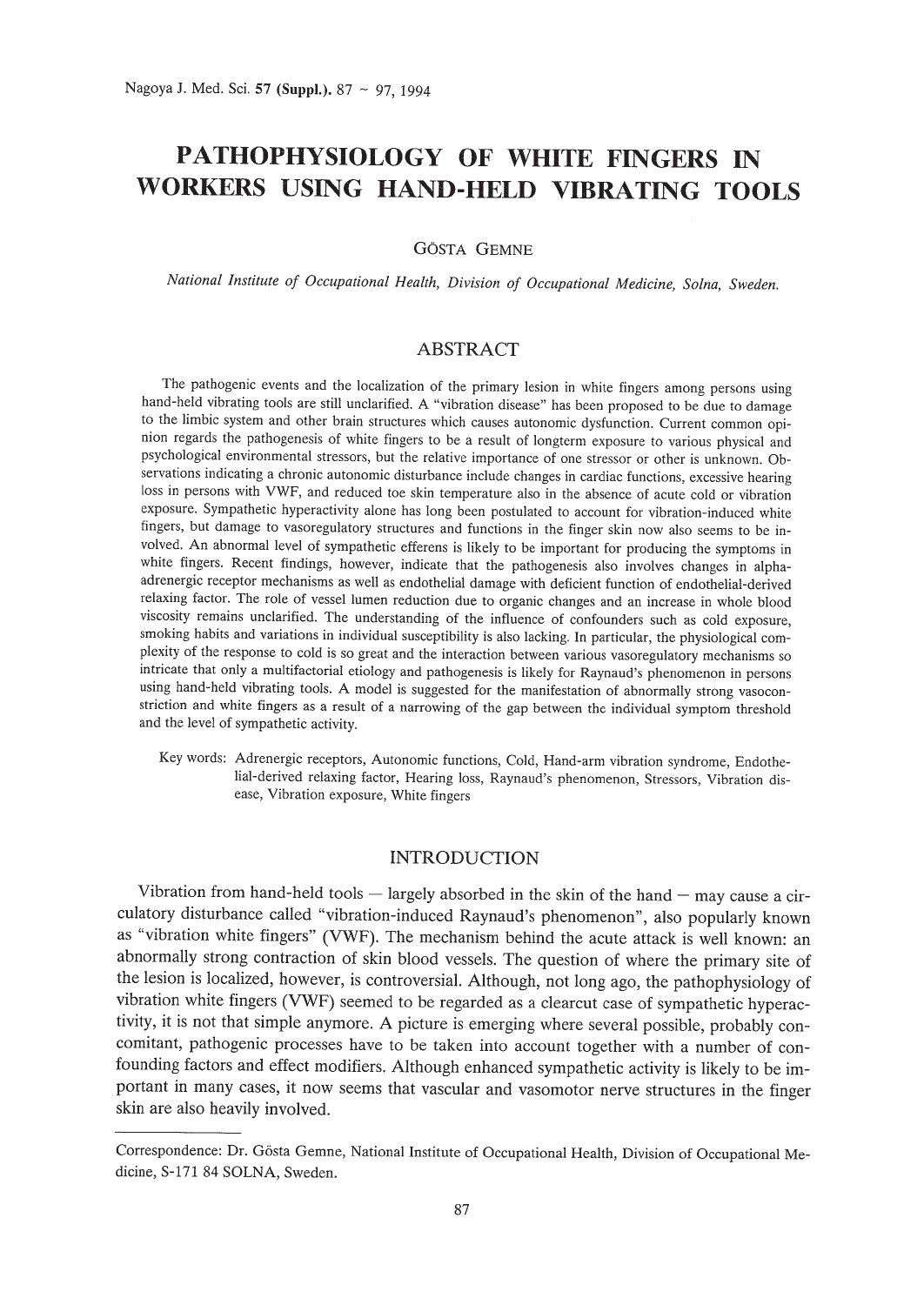The purpose of this paper is to review and discuss these various matters. This survey complements another review of the pathophysiology and pathogenesis of VWF recently published.<sup>1)</sup>

### NOSOLOGICAL CONCEPTS

A Hand-Arm Vibration Syndrome (HAVS) has been defined to include only the peripheral circulatory, sensorineural and locomotor manifestations, interpreting "neurovegetative" symptoms as well as signs of "autonomic dysfunction" as psychosomatic manifestations of the effect of various stressors.<sup>1-3</sup>) Other researchers prefer to gather the disturbances occurring in vibration-exposed workers into a nosological entity, a stress-induced "vibration disease."4.5) This disease notion includes all those disorders that may be caused by working with hand-held tools and which are, consequently, pathogenically connected with vibration, cold, noise, ergonomic and biodynamic conditions, and emotional stress in work.<sup> $6-8$ </sup>) The damage is considered to involve the limbic system (especially the hypothalamus) and the cerebral cortex, and through these structures to cause neuropsychiatric symptoms like headache, insomnia, and impotence, but also tinnitus and hearing loss. By way of hormonal mechanisms mediated by the adrenal medulla, the cardiovascular system is thought to be affected, with such manifestations as heart enlargement and bradycardia.

In both these nosological concepts, stressors in the form of physical and psychological work environment factors are regarded as important for the pathogenesis of disorders that commonly occur in subjects working with hand-held vibrating tools. This concept will receive prime attention in the present review.

The question whether there is in fact a functional-anatomical brain lesion in persons with chronic autonomic dysfunction is unsettled. In a recent study by Hirata et al.,<sup>9)</sup> however, evidence seems to have been obtained, in patients with vibration-induced disorder, of a locus of damage in the CNS. It was seen as prolonged latency in response to click sound testing of a component (P300) in the so-called event-related brain potential. This component is associated with cognition and selective attention and has been studied also in persons affected by solvent vapor and manganese exposure. No theory was offered as to how such a lesion may have been caused.

An effect on the P300 latency in military aircraft pilots has also been investigated, $10$ ) but the influence of whole-body vibration and noise could not be separated from those of age, and of ergonomic factors related to aircraft flying, such as cumulative exposure to hypoxia and G forces, and possible effect of other stressors were not explicitly addressed. Intriguing data have been obtained in studies by MRI of male aviation ground personnel (22-59 yrs old) long-term exposed to vibration and noise from pneumatic hammers and nut runners.<sup>11)</sup> These authors identified so-called hyperintense foci in the basal ganglia and the brain stem, which were considered to be related to the vibration and noise exposure. It was emphasized, however, that similar lesions may be observed as an age-dependent finding in otherwise normal individuals and in certain diseases.

### CENTRAL OR PERIPHERAL MECHANISMS IN WF PATHOGENESIS?

The decisive role of sympathetic hyperactivity alone has long been taken for more or less granted. Thus, according to Olsen,<sup>12)</sup> VWF is basically "caused by a primary closure of all proper digital arteries in the cooled segment of the affected finger" due to "a transient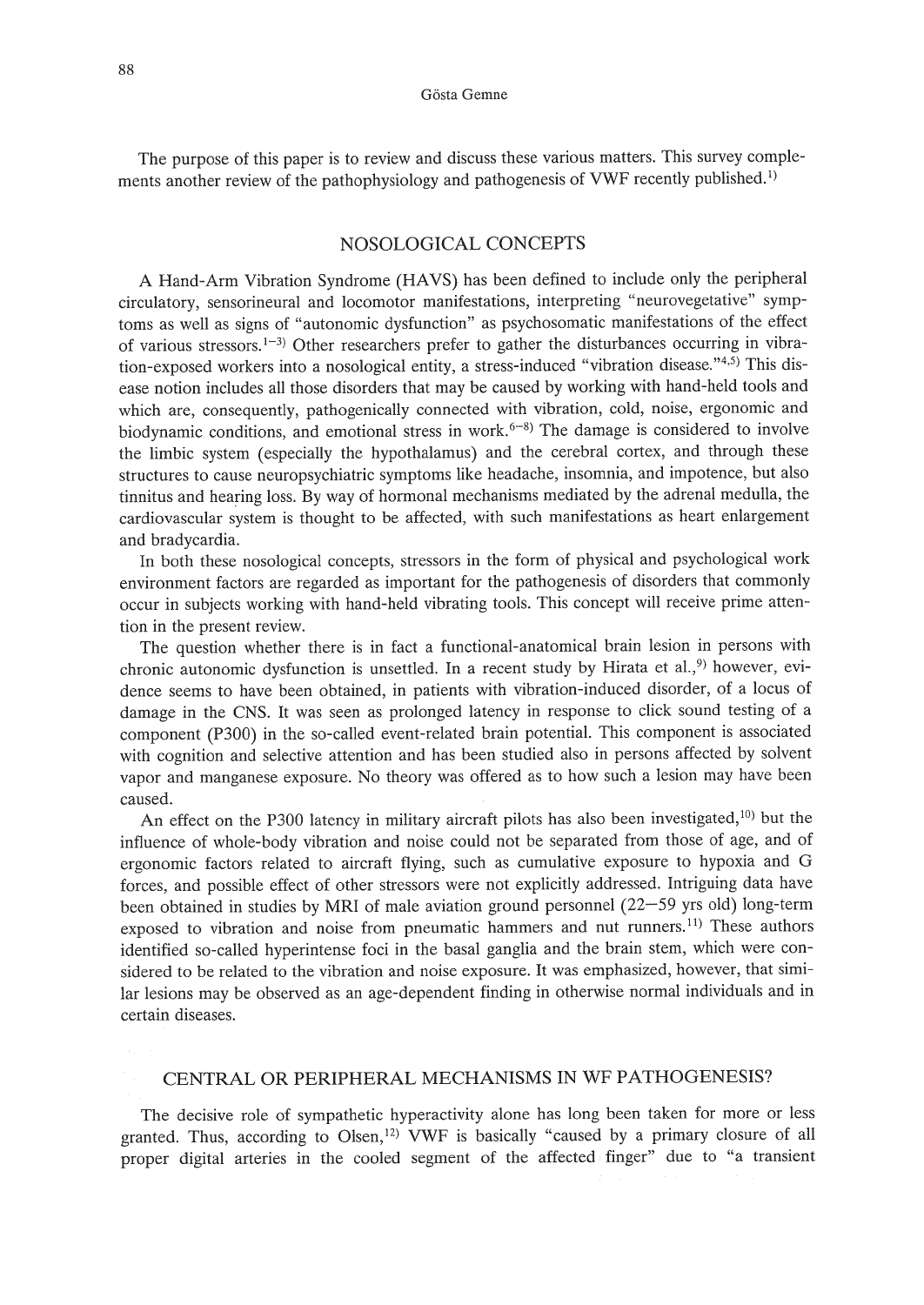vasoconstriction...predominantly mediated by central sympathetic reflex mechanisms"  $-$  a manifestation of "hyperreactivity", induced by "activation, over a long time of vibration exposure, of central sympathetic reflex mechanisms". As also mentioned by Olsen in a more recent paper,13) the vasospasm may have other explanations as well: "active" processes, mediated by "local, humoral or central sympathetic reflex mechanisms", and "passive" processes, for instance thromboembolism in a vessel with damaged endothelium, or changes in the viscoelastic properties of the arterial wall and its response to cold. Additional possible pathogenic mechanisms were suggested, such as "abnormal adrenergic receptor activity of the smooth muscle cell" or hypertrophy of vascular smooth muscle cells, that may contribute to some extent.

As will be treated in more detail below, these quotations summarize quite well the multifactorial view that now is most commonly favored.

### "AUTONOMIC DYSFUNCTION"

Three types of chronic condition indicating a chronic disturbance in autonomic nervous functions have been observed in persons working with hand-held vibrating tools: (1) changes in cardiac and hemodynamic functions, (2) excessive hearing loss in persons with VWF, and (3) reduced toe skin temperature, due to the influence of prolonged exposure to stressors, also in the absence of acute cold or vibration exposure, in persons exposed to hand-arm vibration.

### *Changes in cardiac and hemodynamic functions*

Orthostatic hypotension observed by Färkkilä and collaborators<sup>14)</sup> in forestry workers with VWF was regarded as a sign of "autonomic failure", the symptoms and signs of which resembled those induced by mental and physical stress. 15) The lesion behind the VWF in those lumberjacks was considered to be on the afferent side of the sympathetic nervous system, because the vasoconstrictor response to stressors was found to prevail.

Bovenzi, in an investigations of grinders, did not explicitly mention stressors as etiologic factors, but the effects of the vibration exposure were of the same kind as in the study by Färkkilä and collaborators just mentioned. Bovenzi<sup>16)</sup> recorded blood pressure, heart rate and systolic time intervals in response to a battery of typical "stress" tests for sympathetic tone. From the results of, for instance, systolic time intervals, he concluded that excessive sympathetic reflex activity plays an important role in the pathogenesis of VWF. Other potential vibration effects, like neurologic disturbances, were not included in this study.

A vibration-induced autonomic dysfunction was also discussed in the report of Heinonen and collaborators in a study of chain-saw workers.<sup>17)</sup> In this investigation, however, an enhancement of sympathetic vasomotor tone was suggested to result from an imbalance between opposing autonomic influences which stemmed from a depression of parasympathetic activity.

It should be emphasized that there is no simple or general relation between the functions of the sympathetic and parasympathetic nervous systems. Intricate processes govern catecholamine-related reactions,18.19) and the pathogenic mechanisms behind cardiac effects of various stressors therefore cannot be easily understood. It is well known that stressors induce a CNS reaction which results in physiological changes mediated by neurogenic and neuroendocrine systems. Enhanced sympathetic activity causes a release of catecholamines from the adrenomedulla, and an increase in RR variability.<sup>20)</sup> This reflects an autonomic imbalance in the form of a relative reduction in the activity of the parasympathetic part of the ANS. The confounding and effect modification of psychological and other factors in such conditions have not been clarified,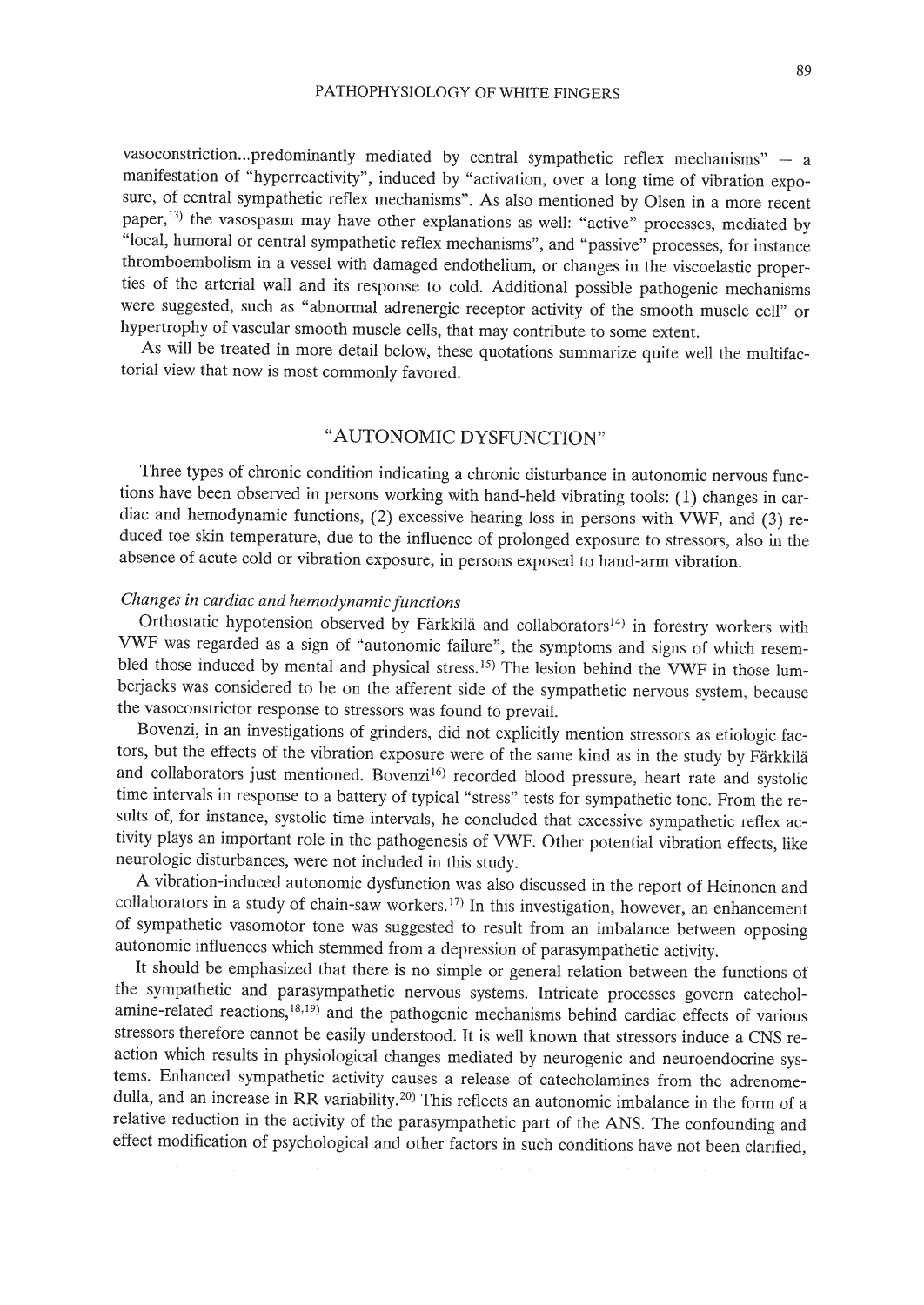and generalizations about the effect of one physical environmental factor or the other should be avoided.

#### *VWF and excess hearing loss*

Evidence of autonomic involvement causing effects on other organ functions also comes from the results of studies of aggravated noise-induced hearing loss in vibration-exposed persons suffering from white fingers.<sup>21-25)</sup> It has been postulated that hand-arm vibration causes changes in the autonomic nervous system which will affect audiological function, perhaps by increasing the susceptibility of the inner ear to noise. There are various possible mechanism by which this could occur. One proposition considers sympathetic hyperactivity causing ischemial damage to the hair cells due to abnormally strong vasoconstriction.<sup>23)</sup>

#### *Stressor exposure* and *chronic reduction of toe skin temperature*

Epidemiological results obtained by Sakakibara and collaborators<sup>26-28)</sup> have shown that the presence of VWF is correlated to an increase in the occurrence of coldness in the legs and lower skin temperature in the toes even without acute exposure to cold or vibration. This condition is ascribed to ANS dysfunction in the form of a generally elevated level of sympathetic activity due to prolonged influence of exposure to hand-arm vibration as well as other factors that can induce vasoconstriction in the extremities. It is also suggested that the ensuing repeated vasoconstriction in the foot may eventually lead to hypertrophy of smooth muscle and consequent arterial stenosis. A contribution to the pathology may also come from changes in endothelial vasoregulatory mechanisms. The theory described here is hypothesized to be a possible explanation for the observations of Raynaud's phenomenon in feet that have not been exposed to vibra- $\frac{1}{2}$  tion.<sup>29)</sup>

### DAMAGE TO VESSEL WALL VASOREGULATORY STRUCTURES AND FUNCTIONS

Recent extensions of our knowledge of endothelial vasoregulatory mechanisms have led to a natural focusing of interest on anatomical structures and functions in the endothelium of the vessel wall as plausible targets for harmful effects of hand-arm vibration. The damaging mechanism may be of a mechanical nature, but other factors in the working environment, such as cold, may contribute.

#### *Functional adrenergic receptor changes*

An intricate set of adrenergic vasoregulatory mechanisms operate in the finger skin. Important observations on these functions have been made in studies by Ekenvall and collaborators, where vasoactive substances were administrated to the finger skin by iontophoresis.<sup>30)</sup> The findings suggested that Raynaud's phenomenon in persons damaged by vibration is caused by a selective damage to alpha-l receptors, resulting in abnormally strong vasoconstrictory response to skin cooling resulting from a predominance of alpha-2 adrenoceptors. In other similar experiments,<sup>31,32)</sup> it was concluded that vasoconstriction on local cooling in the human finger skin is mainly mediated by alpha-2 adrenoceptors and that substances inhibiting them may be of therapeutic value in patients with VWF.

#### *Endothelial damage*

Other damage to vessel wall mechanisms may also merit further research. Results of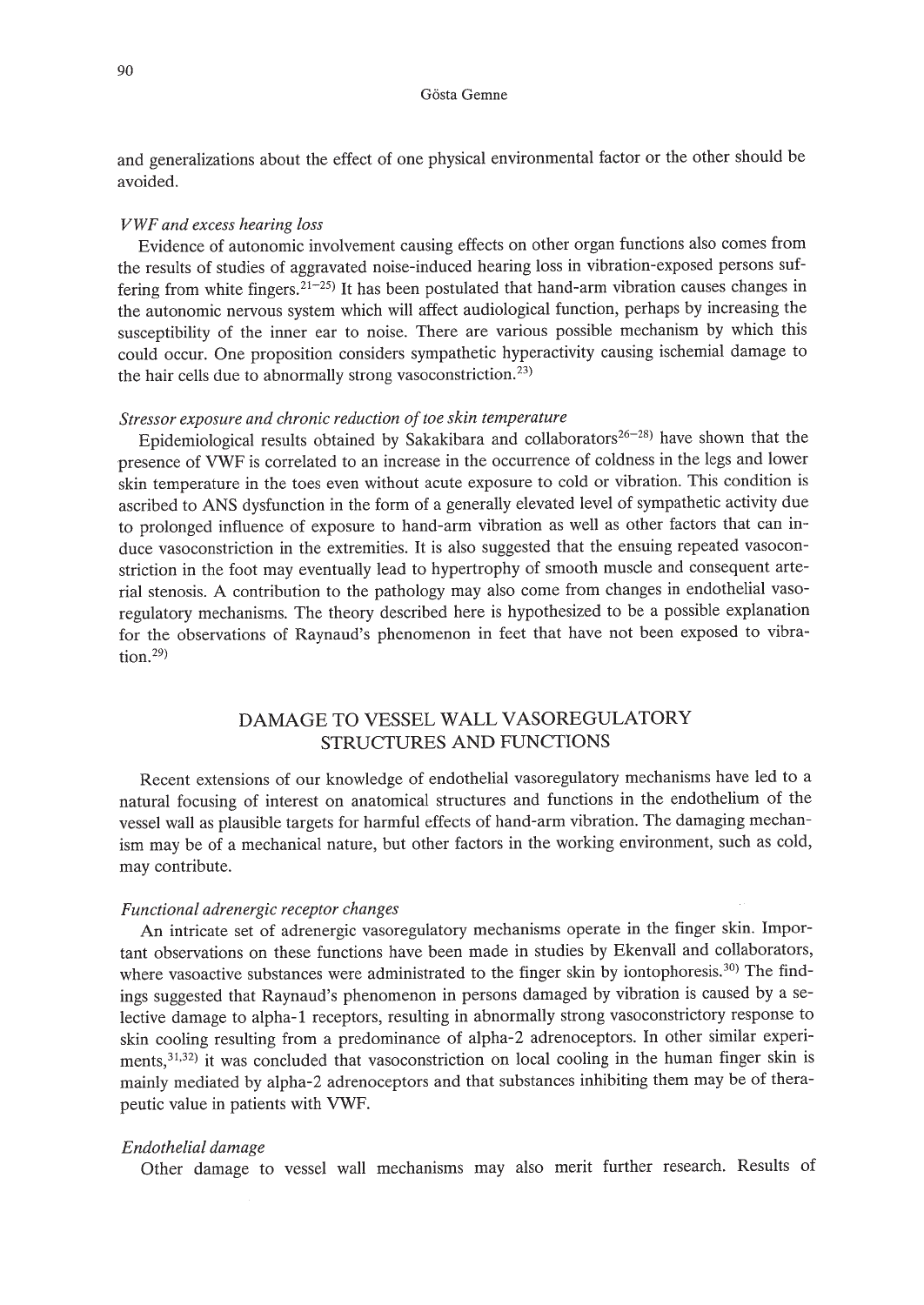

Fig. 1. Schematic representation of endothelial vasodilatory mechanisms.

experiments<sup>33)</sup> with iontophoresis of sodium nitroprusside and metacholine into the finger skin of subjects with and without VWF and laser-Doppler recording of blood flow indicate that vibration exposure may cause functional damage to endothelial vasoregulatory mechanisms. The background of these experiments is that peripheral vasoregulation partly depends on the integrity of factors residing in the endothelium, $34$ ) namely the two vasodilating mechanisms mediated by EDRF (endothelial-derived relaxing factor) and prostacyclin (prostaglandin  $I_2$ ), Acetylcholine  $-$  as well as the metacholine of the experiment  $-$  stimulates the release of EDRF, which reduces the calcium available for smooth muscle contraction by increasing the activity of guanylate cyclase and cGMP (Fig. 1). A vasodilating effect is also mediated by nitric oxide  $(NO)$  - and the NO-releasing nitroprusside used in the experiment - along two paths: one directly on the muscle cell and one by stimulating prostacyclin.

Three groups were studied: chain-sawyers who had never experienced white finger (A;  $n=25$ ); those with WF up till two years earlier (B;  $n=7$ ), and those with current WF(C;  $n=7$ ).

In their capacity of vasodilators, both MCh and NP elicited an increase in blood flow in the majority of subjects.

The most interesting finding was that the vasodilation in response to metacholine  $-$  but not to nitroprusside  $-$  was considerably weaker in the combined group B+C than in group A. This agrees with the physiological premises described above. It would also be consistent with the notion of an endothelial damage that causes a deficiency in vasodilation due to a disturbance of the EDRF, mediated vasodilatory function. As indicated in Fig. 1, metacholine induces relaxation only through EDRF, while NO also has direct access to the smooth muscle.

The relative blood flow increase at MCh iontophoresis was greater in group A than in group B, and the group C response to MCh was consistently smaller than that in group B. This gradient suggests that other vasodilatory mechanisms may have compensated for the loss of vasodilation suffered by a deficiency in endothelial smooth-muscle relaxation.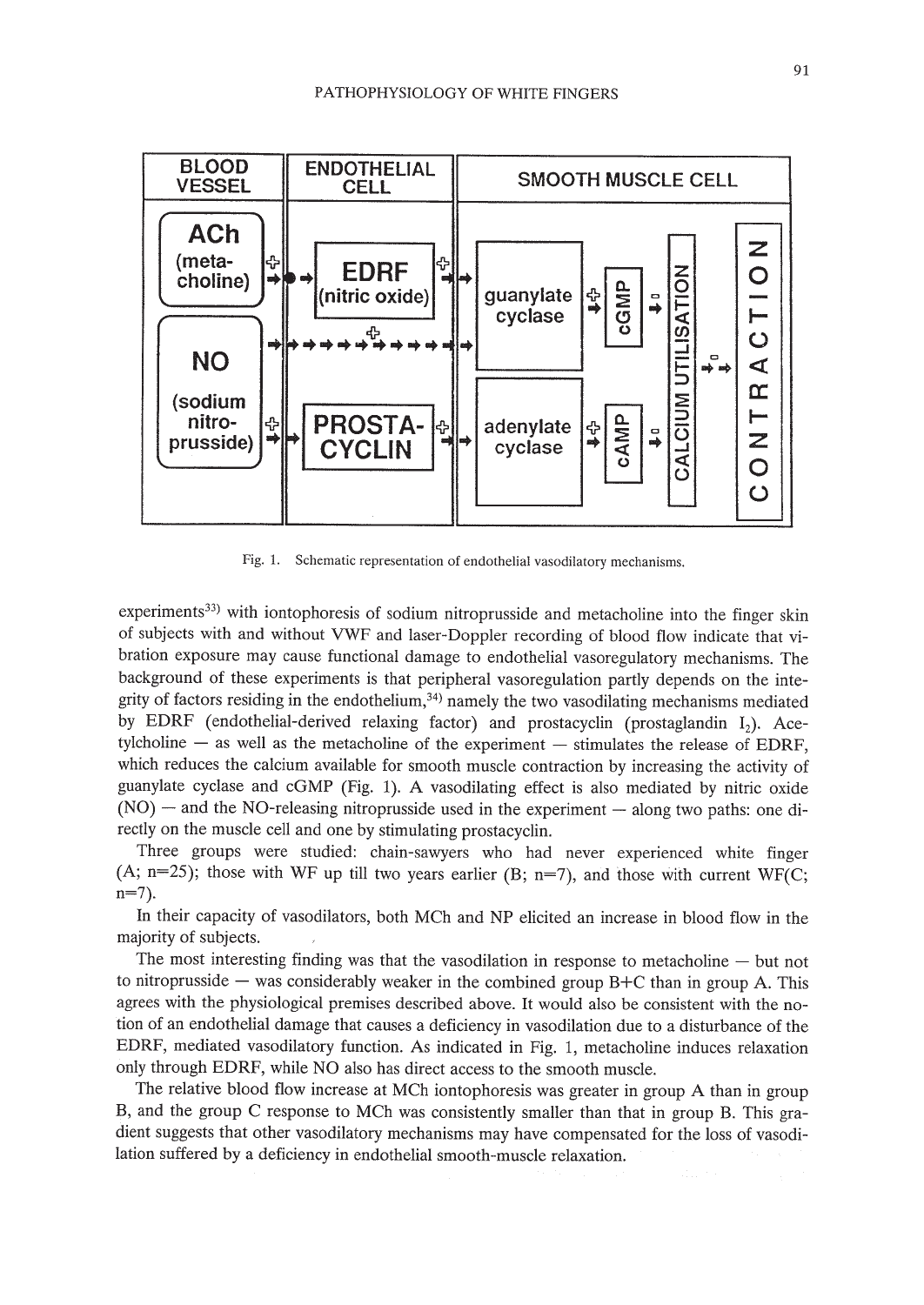### OTHER PERIPHERAL CHANGES RELATED TO VASOREGULATORY PROCESSES

The complexity of finger skin vasoregulation by means of receptor mechanisms operating in the vessel walls is also compounded by other possible factors of importance.

There is, for instance, the suggestion of a pathoanatomical mechanism that only secondarily requires a strong sympathetic activity, namely a reduction in the width of the skin blood vessels in VWF subjects because of either hypertrophy of the vessel wall smooth muscle layer and/or intimal thickening,  $35-40$ ) If such changes occur, a proportionately stronger reduction of blood flow would be the result of normal or only slightly elevated sympathetic activity. A study by Hashiguchi et al.<sup>41</sup>) showing hypertrophy of finger vessel walls in VWF subjects lends some support to such a mechanism, although in these experiments the presence of the anatomical changes was not well correlated with the occurrence of white fingers.

That trauma to the skin by vibration can result in local organic changes has also been suggested42) because of the observation that there was a slower rewarming rate in vibration-exposed persons after finger cooling, even when dilation was enforced with oral administration of alcohol.

Persistent lumen reduction from organic or functional causes may result in diminished capacity to dilate the vessel in a warm environment, which would be manifested as a vasodilatory deficiency in response to hand vibration, as shown in VWF subjects by Nakamura et al.<sup>43)</sup> This kind of pathophysiology would also be consistent with results obtained in finger blood flow recordings in a climate chamber.<sup>44)</sup> In the stage of maximal vasodilation (room temperature  $45^{\circ}$ C and anesthesia of the digital sympathetic nerves), the arterial blood inflow to the finger after arterial occlusion with a cuff was considerably lower in the VWF subjects than in persons without Raynaud's phenomenon.

A significant elevation in whole blood viscosity (but not in plasma viscosity) has been observed in vibration-exposed subjects with VWF as compared with those without,<sup>45)</sup> as well as in vibration-exposed rats.46) A reduced vessel diameter drastically increases blood viscosity, but other factors related to vessel diameter and viscosity (for instance turbulence) also strongly influence blood flow. 47) **It** is a cautious contention that increased blood viscosity may be an important contributing factor for producing the vasospasm in VWF but it may occur only when there is endothelial damage with consequent platelet aggregation.

#### *Influence of cold on the development of white fingers*

An obvious clue to the pathogenesis of white fingers should be looked for in the fact that Raynaud's phenomenon is typically elicited by environmental cold by way of local as well as central sympathetic mechanisms, especially when the whole body is cooled. This, of course, does not necessarily make cold pathogenic, but it is at least highly possible that cold exposure contributes to the development of VWF. The possibility that there is an enhanced response of the vasomotor receptors (or effectors) to a cold stimulus is pathogenically important but unclarified, largely because of the complexity of peripheral vasoregulation. Manifest white fingers have not been reported from countries with a warm climate. In an epidemiological study of the occurrence of vibration-induced disorders in a tropical rain forest,<sup>48)</sup> no clear evidence of an excessive occurrence of white finger cases was obtained. Not even cold provocation with hand immersion in water at 10°C for 10 min could elicit Raynaud's phenomenon of the kind that is typical in VWF. The implications of this is not clear: is it necessary, for VWF to develop, that the environment is cold, or is it habitual vasoconstriction in a cold climate that paves the way for WF in long-term vibration-exposed persons?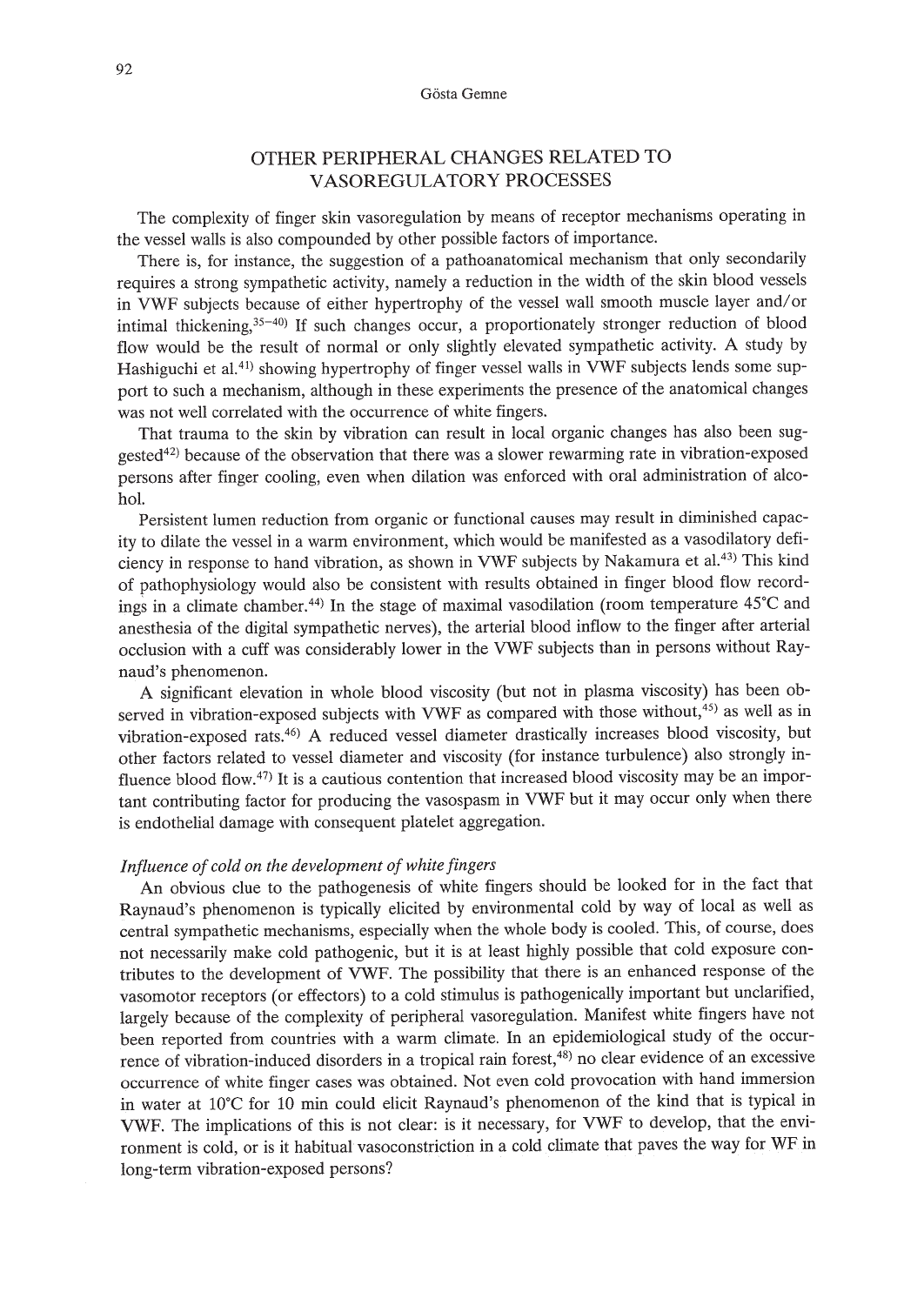Although no evidence has been produced for the pathogenic importance of cold in man, some indication comes from animal experimentation. Endrich<sup>49)</sup> reported on extensive endothelial damage, as seen by electron microscopy, in capillaries and venules (but not in arterioles) of a dorsal skin fold in hamsters exposed to non-freezing cold for five consecutive days.

Studies have been made of substances that, in an oversimplified way, may be considered as indicators of autonomic activity connected with cold-induced finger skin vasoconstriction, but the results are inconclusive. This is not surprising, since there are many inherent difficulties in experiments of this kind. Harada et al.<sup>50)</sup> investigated vibration-exposed men with and without WF and found that cold exposure of the whole body caused a relatively greater rise in blood  $cAMP$  and  $cGMP$  than in healthy controls. In view of the above-mentioned mechanisms  $-$  by which an increase in these substances cause a decrease in smooth muscle contraction  $-$  the significance of this interesting finding, however, needs further clarification.

It should also be borne in mind that the complexity of peripheral vascular response to cold is astounding. 51) In addition to the adrenergic, cholinergic and purinergic receptor systems, serotonergic mechanisms have been shown to interact with other systems, $5^{2,53}$  and there are several subtypes of specific receptors.54,55) Endothelium-dependent substances such as NO, EDRF, and  $prostacyclin - as well as endothelin, a potent vasoconstrictor - relate to many of the other sys$ tems. Cold, like vessel wall injury, causes platelet aggregation and skin vasoconstriction as a net effect of the liberation of various vasoactive substances.<sup>56</sup> Intimal damage may become a site for platelet aggregation  $-$  further enhanced by both local cooling and warming  $-$  and consequent release of vasoconstrictor substances such as thromboxane, serotonin, and thrombin.<sup>53)</sup>

In experimentation on humans it is difficult to control the several mechanisms operating simultaneously in response to cold stimulation of the skin. This, if not other circumstances, should indicate to researchers that no single theory is likely to offer the sole explanation to the vasoregulatory events in VWF, no more than in Raynaud's disease.<sup>57)</sup>

### *Confounding factors and effect modifiers*

It is a fact that many persons habitually experience cold and, consequently, diffuse pallor in their fingers and toes together with lower than normal skin temperature. Persons with such a disposition (which may be termed "constitutional Raynaud") are likely to be included in any occupational group exposed to hand-arm vibration. This consequent confounding may very well influence the outcome of epidemiological studies, and may be present together with the uncontrolled affect of stressors in experimental studies as well.

The pathogenic importance for the development of VWF of such a constitutional disposition has not been epidemiologically clarified. It is physiologically reasonable that persons with this trait are more susceptible to harmful influence from various vasoconstrictory stimuli, as the general sympathetic level of activity is likely to be elevated in these subjects.

Insufficient control in epidemiological studies of factors related to the individual explains the very wide variation in VWF prevalence observed in many occupational groups. Interindividual differences in susceptibility to environmental factors is the best example. The role of smoking in VWF subjects is another. Nicotine, like cold, has a constrictory effect on blood vessels. The peripheral blood flow of heavy smokers therefore tends to be smaller than that of non-smokers, which results in lower skin temperatures in their fingers and toes in a cool environment. Investigations of vibration-exposed subjects, who are also smokers, have found that these have a higher white finger prevalence than non-smokers, while other studies have failed to do so. Observations of this kind in cross-sectional studies do not justify the conclusion that nicotine took part in the development of the disorder, only that it may enhance the present symptoms. As a matter of fact, no epidemiologic investigations have so far been able to demonstrate that heavy smoking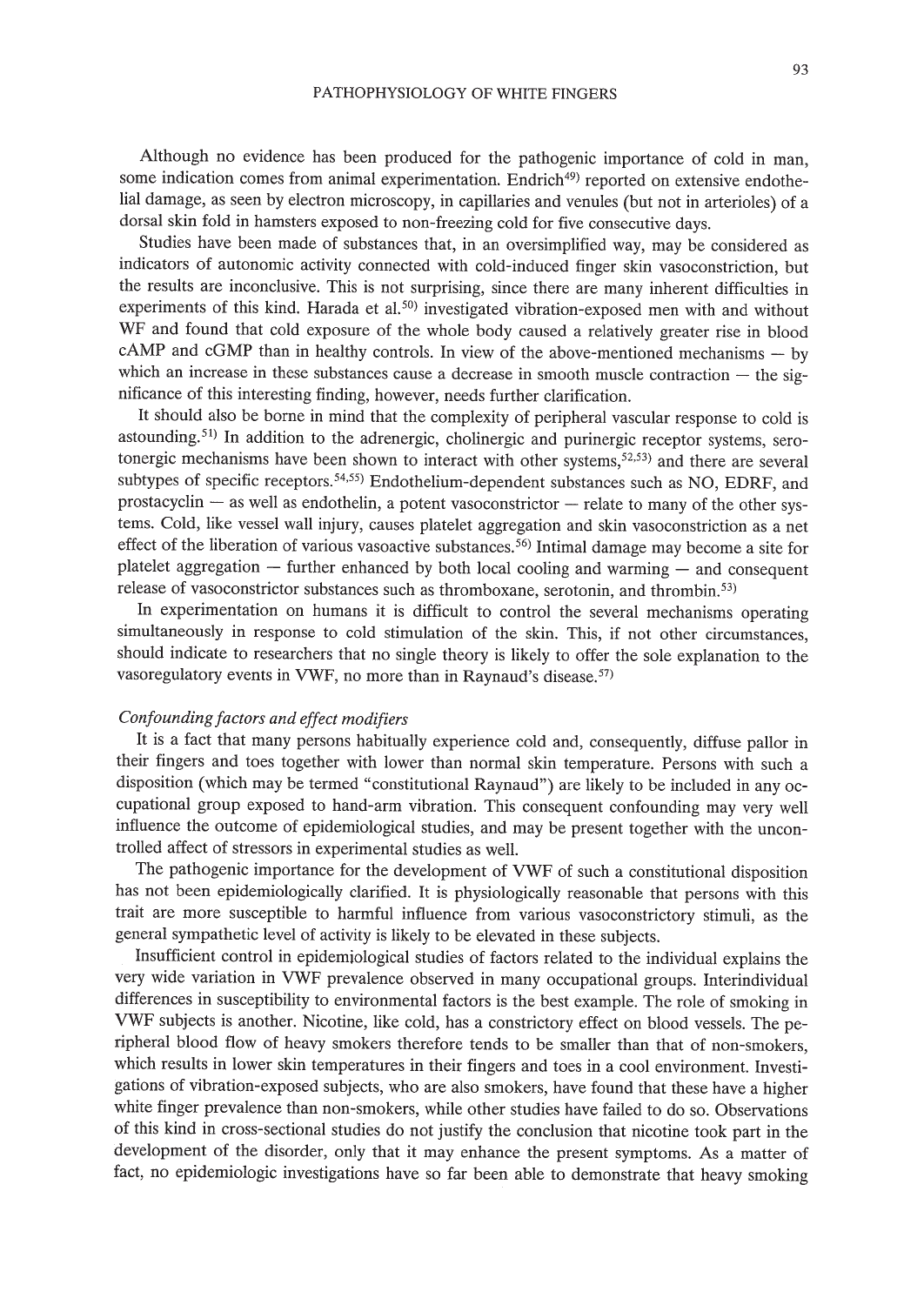habits in the past have been more pronounced in VWF patients.

Several studies demonstrate a correlation between the occurrence or severity of white fingers and age. They have, however, failed to separate, in a statistically unequivocal way, this confounder from exposure duration and from individual effect modifiers, and results from longitudinal investigations that could settle this question have not been reported.

## A MODEL FOR THE PATHOPHYSIOLOGY OF VWF

Multifactorial etiology and pathogenesis of acquired vasospasm in the finger skin of persons using hand-held vibrating tools has been discussed $37$  on the basis of physiological considerations. It was proposed that the level of sympathetic activity may rise during a prolonged exposure to environmental stressors with a vasoconstrictive effect. This proposition may now be expanded to regard both the development of true white fingers and conditions without Raynaud's phenomenon but with an abnormally strong vasoconstriction in toes as well as in fingers.

Incorporating current knowledge of local pathophysiological mechanisms, as discussed above, the pathogenic scenario might be suggested to be as follows (Fig. 2).



Fig. 2. A model for the occurrence of abnormally strong vasoconstriction and Raynaud's phenomenon in workers using hand-held vibrating tools.

I. In a normal individual without habitual exposure to environmental (and generally vasoconstrictive) stressors, acute cold stimulation causes a transient rise of the sympathetic efferens to the skin vessels, but the symptom threshold (with respect to Raynaud's phenomenon) is not surpassed (A).

II. In workers using hand-held vibrating tools an *elevation of the general level of sympathetic activity* may take place due to influence from physical and psychological stressors which cause repeated acute rises in sympathetic efferens. The relative role of vibration and other stressors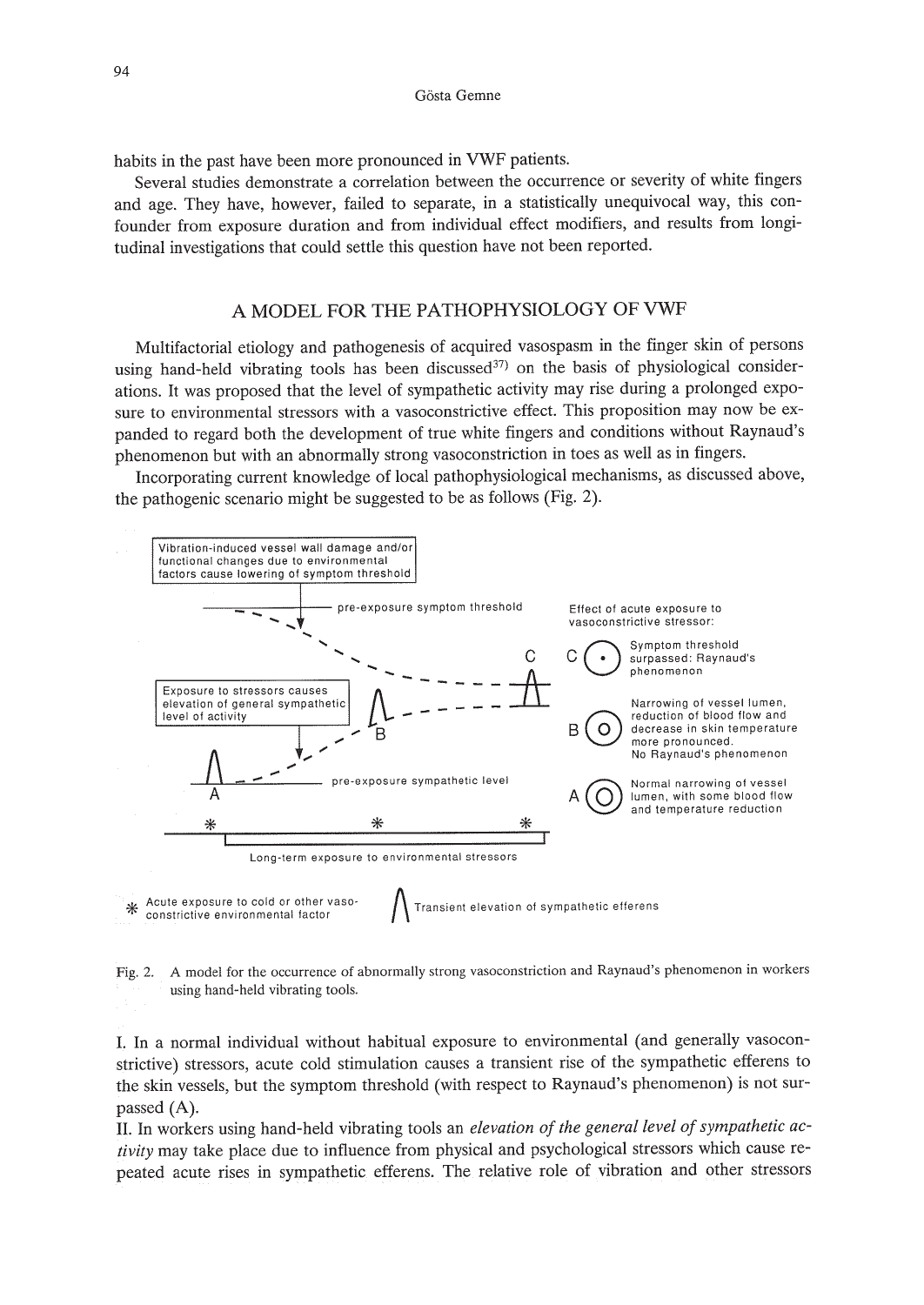has not been quantified.

III. During this prolonged exposure to environmental stressors, *the symptom threshold is lowered.* This may be due to either or both of the following processes:

(1) mechanical vibration-induced damage causing endothelial injury or changes in receptor functions

(2) changes in blood flow caused by other environmental factors or by processes secondary to endothelial damage (for instance, platelet aggregation and increased viscosity).

In this period, a similar cold stimulation (B) leads to a more pronounced vasoconstriction (interpreted as a sign of "cold hypersensitivity"). Persons with constitutional Raynaud also behave in this way, since their level of sympathetic activity is more or less chronically raised and/or their threshold, for some reason, is lowered.

IV. A combination of the two trends (sympathetic elevation and threshold lowering) eventually causes the normal cold-induced raise in sympathetic efferens (C), now starting from a higher platform, to surpass the lowered symptom threshold, and Raynaud's phenomenon occurs.

The potential effect of elevated sympathetic activity level is the same as that of a lowering of the symptom threshold: as soon as the gap between the two curves becomes sufficiently narrow, Raynaud's phenomenon may appear in response to cold stimulation. The model presented here does not distinguish between these alternatives, which may also operate in conjunction. Both alternatives have been demonstrated, but neither has been ruled out.

### REFERENCES

- 1) Gemne, G.: Disorders in workers using hand-held vibrating tools. In *Hand-Arm Vibration. A comprehensive guide for occupational health professionals,* edited by Pelmear, P.L., Taylor, W. and Wasserman, D.E., Chap. 4, pp.41-76 (1992), Van Nostrand Reinhold, New York.
- 2) Gemne, G. and Taylor, W., eds.: Hand-arm vibration and the central autonomic nervous system. Proceedings of International Symposium, London. *J. Low Freq. Noise Vib.* 1 (Special issue), p. v (1983).
- 3) Gemne, G., Pyykk6, I., Taylor, W. and Pelmear, P.: The Stockholm Workshop scale for the classification of cold-induced Raynaud's phenomenon in the hand-arm vibration syndrome (revision of the Taylor-Pelmear scale). *Scand. J. Work Environ. Health,* 13, 275-278 (1987).
- 4) Matoba, T., Kusumoto, H., Kuwahara, H., Inanaga, K., Oshima, M., Takamatsu, M. and Esaki, K.: Pathophysiology of vibration disease. *Jap. J. Ind. Health,* 17, 11-18 (1975).
- 5) Matoba, T., Kusumoto, H., Mizuki, Y., Kuwahara, H., Inanaga, K. and Takamatsu, M.: Clinical features and laboratory findings of vibration disease: a review of 300 cases. *Tohoku J. exp. Med.*, 123, 57-65 (1977).
- 6) Matoba, T.: Vibration disease and the autonomic nervous system from medical viewpoints. *Autonomic Nervous System,* 16, 131-135 (1979).
- 7) Matoba, T. and Ishitake, T.: Cardiovascular reflexes during vibration stress. *Kurume Med. J.,* 37 (Suppl.), S61-S71 (1990).
- 8) Matoba, T.: Clinical aspects in vibration disease research. In *Proc. 3rd Int. Meeting on Biodynamics, Rev. Port. Med. Mil.,* 40(1-4), 31-35 (1992).
- 9) Hirata, M., Matsumoto, T., Toibana, N., Hashiguchi, T., Harada, N. and Yamada, S.: Involvement in the central nervous system of patients with vibration syndrome. In *Proc. 6th Int. Conf on Hand-Arm Vibration,* Bonn, 1992, edited by Dupuis, H., Christ, E., Sandover, D.J., Taylor, W. and Okada, A, pp.311-317 (1993), Schriftreihe des Hauptverbandes der gewerblichen Berufsgenossenschaften, Essen, Germany.
- 10) Rodriguez, E., Greenberg, H.L., Pimenta, A.M., Castelo-Branco, M.S.N.N.A. and Castelo-Branco, N.AA.: Relationship of P300 and logged flight time in military pilots. In *Proc. 3rd Int. Meeting on Biodynamics, Rev. Port. Med. Mil.,* 40(1-4), 41-45 (1992).
- 11) Branco, G., Mauricio, J.C., Pimenta, AJ.F.M. and Castelo-Branco, N.AA: Noise and vibration exposure effects on C.N.S. In *Proc. 3rd Int. Meeting on Biodynamics, Rev. Port. Med. Mil.,* 40(1-4), 31-35 (1992).
- 12) Olsen, N.: Vibration-induced white finger. Physiological and clinical aspects (Thesis). (1988), Laegeforeningens Forlag, Copenhagen.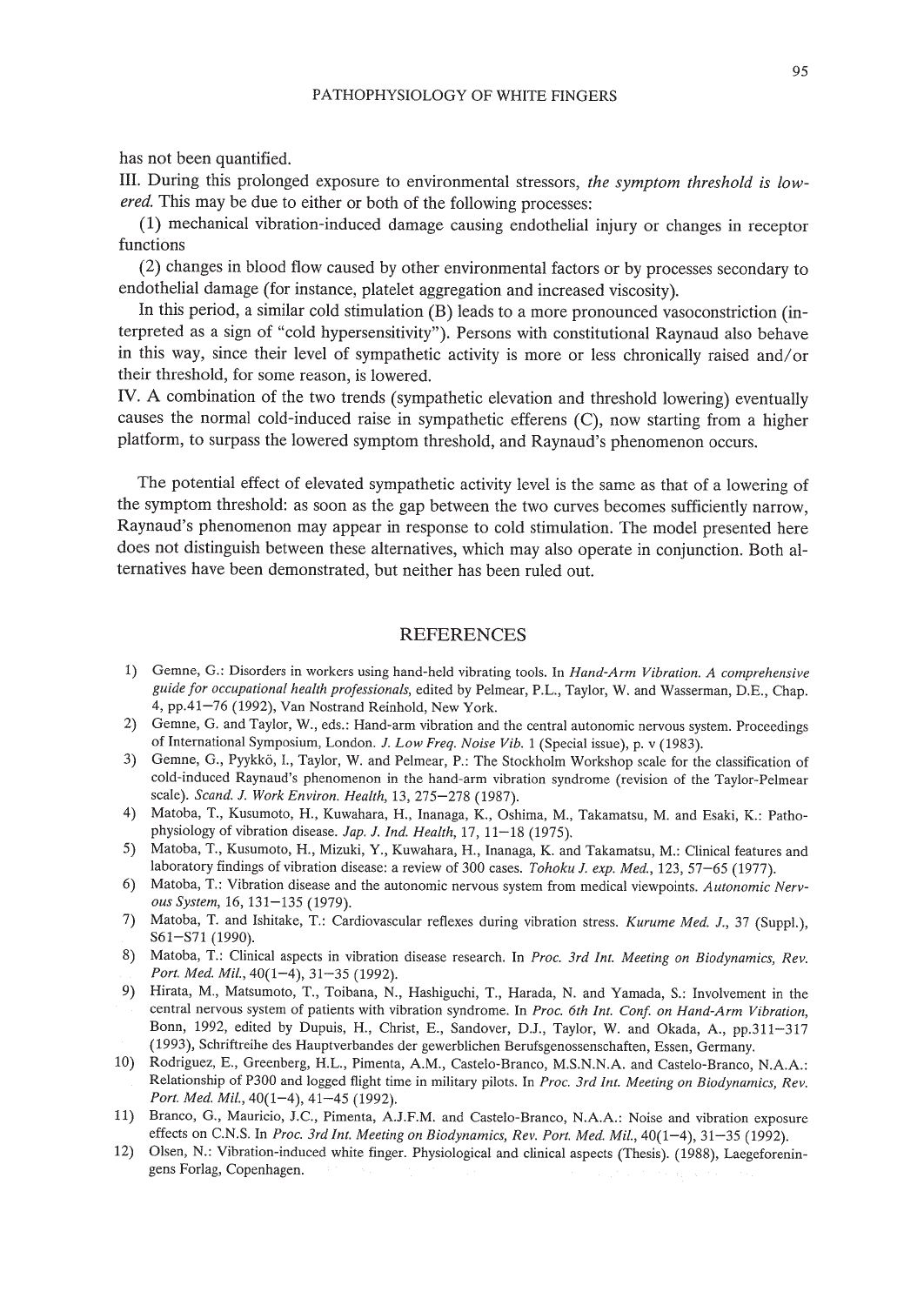#### G6sta Gemne

- 13) Olsen, N.: Hyperreactivity of the central sympathetic nervous system in vibration-induced white finger. *Kurume Med. J.,* 37 (Suppl), SI09-S116 (1990).
- 14) Fiirkkilii, M., Pyykk6, I. and Heinonen, E.: Vibration stress and the autonomic nervous system. *Kurume Med.* J., 37 (Supp!.), S53-S60 (1990).
- 15) Bruyn, G.W.: Vibration-induced central dysautonomia. Fact of fiction? In Hand-Arm Vibration and the Central Autonomic Nervous System, Proc. Int. Symp, London, 1983, edited by Gemne, G. and Taylor, W., *J. Low Freq. Noise Vib.,* I(Special issue), 100-107 (1983).
- 16) Bovenzi, M.: Autonomic stimulation and cardiovascular reflex activity in the hand-arm vibration syndrome. *Kurume Med. J.,* 37, S85-S94 (1990).
- 17) Heinonen, E., Färkkilä, M., Forsström, J., Antila, K., Jalonen, J., Korhonen, O. and Pyykkö, I.: Autonomic neuropathy and vibration exposure in forestry workers. *Br. J. Ind. Med.,* 44, 412-416 (1987).
- 18) Hjemdahl, P.: Physiology of the autonomic nervous system as related to cardiovascular function. Implications for stress research. In *Anxiety and the Heart,* edited by Byrne, D.G. and Rosenman, R.H., pp.llO-118 (1990), Hemisphere Pub!. Co., New York.
- 19) Kuchel, 0.: Stress and catecholamines. In *Stress Revisted. I. Endocrinology of Stress,* edited by Jasmin, G. and Cantin, M., pp.52-59 (1991), Karger, Base!.
- 20) Pagani, M., Mazzuero, G., Ferrari, A, Liberati, D., Cerutti, S., Valli, D., Tavazz, L. and Malliani, A: Sympathovagal interaction during mental stress. A study using spectral analysis of heart rate variability in healthy control subjects and patients with a prior myocardial infarction. *Cirk.*, 83(Suppl. II), 43-51 (1991).
- 21) Pyykkö, I. and Hyvärinen, J.: The physiological basis of the traumatic vasospastic disease: a sympathetic vasoconstrictor reflex triggered by high frequency vibration? *Work. Environ. Health,* 10,36-47 (1973).
- 22) Pyykkö, I., Starck, J. and Hyvärinen, J.: Further evidence of the linkage between permanent hearing loss and digital vasospasm in subjects exposed to noise and vibration. *Am. J. Otolaryngol.,* 7, 391-398 (1986).
- 23) Pyykkö, I., Färkkilä, M., Inaba, R., Starck, J. and Pekkarinen, J.: Effect of hand-arm vibration on inner ear and cardiac functions in man. *Nagoya J. Med. Sci.,* 57 (Supp!.), 113-119 (1994).
- 24) Iki, M., Kurumatani, N., Hirata, K. and Moriyama, T.: An association between Raynaud's phenomenon and hearing loss in forestry workers. *Am. Ind. Hyg. Assoc. J.,* 46, 509-513 (1985).
- 25) Iki, M.: Vibration-induced white finger as a risk factor for hearing loss and postural instability. *Nagoya J. Med. Sci.,* 57 (Supp!.), 137-145 (1994).
- 26) Sakakibara, H., Akamatsu, Y., Miyao, M., Kondo, T., Furuta, M., Yamada, S., Harada, N., Miyake, S. and Hosokawa, M.: Correlation between vibration-induced white finger and symptoms of upper and lower extremities in vibration syndrome. *Int. Arch. Occup. Environ. Health,* 60, 285-289 (1988).
- 27) Sakakibara, H., Kondo, T., Hashiguchi, T., Furuta, M., Miyao, M. and Yamada, S.: Effects of hand-arm vibration on the feet. In *Proc. 6th Int. Con! on Hand-Arm Vibration,* Bonn, 1992, edited by Dupuis, H., Christ, E., Sandover, OJ., Taylor, W. and Okada, A, pp.115-123 (1993), Schriftreihe des Hauptverbandes der gewerblichen Berufsgenossenschaften, Essen, Germany.
- 28) Sakakibara H.: Sympathetic responses to hand-arm vibration and symptoms of the foot. *Nagoya* 1. *Med. Sci.,* 57 (Suppl.), 99-111 (1994).
- 29) Toibana, N., Ishikawa, N., Sakakibara, H. and Yamada, S.: Raynaud's phenomenon of fingers and toes among vibration-exposed patients. *NagoyaJ. Med. Sci.,* 57 (Supp!.), 121-128 (1994).
- 30) Ekenvall, L. and Lindblad, L.E.: Is vibration white finger a primary sympathetic injury? *Br. J. Ind. Med., 43,* 702-706 (1986).
- 31) Ekenvall, L., Lindblad, L.E., Norbeck, O. and Etzell, B.-M.: Alpha-adrenoceptors and cold-induced vasoconstriction in human finger skin. *Am. J. Physiol.,* 255, H1000-HI003 (1988).
- 32) Lindblad, L.E. and Ekenvall, L.: Alpha-adrenoceptors inhibition in patients with vibration white fingers. *Kurume Med. J.,* 37(Suppl), S95-S99 (1990).
- 33) Gemne, G., Pyykk6, I. and Inaba, R.: Finger blood flow reaction to iontophoresis of metacholine and nitroprusside in chain-sawyers with and without white fingers. In *Proc. 6th Int. Con! on Hand-Arm Vibration,* Bonn, 1992, edited by Dupuis, H., Christ, E., Sandover, OJ., Taylor, W. and Okada, A., pp.115-123 (1993), Schriftreihe des Hauptverbandes der gewerblichen Berufsgenossenschaften, Essen, Germany.
- 34) Furchgott, R.: Role of the endothelium in response of vascular smooth muscle. *Circul. Res.*, 53, 557–573 (1983).
- 35) Hyvärinen, J., Pyykkö, I. and Sundberg, S.: Vibration frequencies and amplitudes in the etiology of traumatic vasospastic disease. *The Lancet,* 1,91-794 (1973).
- 36) Walton, K.W.: The pathology of Raynaud's phenomenon of occupational origin. In *The vibration syndrome,* edited by Taylor, W. pp.109-119 (1974), Academic Press, London.
- 37) Gemne, G.: Pathophysiology and multifactorial etiology of acquired vasospastic disease (Raynaud syndrome) in vibration-exposed workers. *Scand. J. Work Environ. Health,* 8, 243-249 (1992).